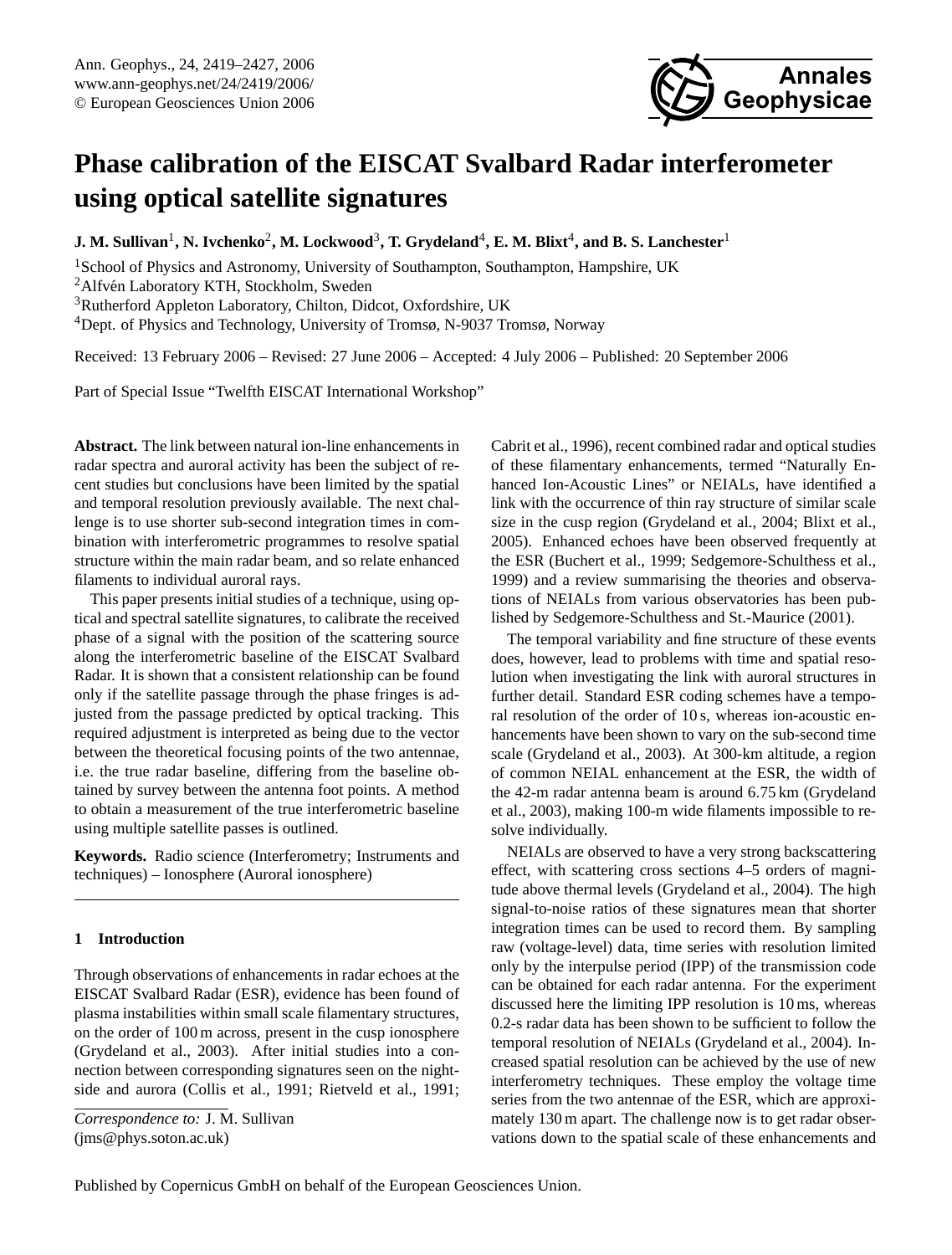compare their location within the radar beam with the positions of auroral ray structures, in order to investigate previously found correlations in further detail.

For the interferometric technique, raw (voltage-level) samples are recorded. The resulting difference between phase received at each of the antennae can then be computed for the total scattered signal received in each integration period. In an ideal system, this phase difference would occur solely due to the difference in path length from the source of scattering to each receive antenna, as described in Eq. 1 in Appendix A. This could then be used to derive the location of a coherent scattering structure along the radar baseline within the main beam.

However, as for all interferometric receiver systems, sources of additional phase contribute to the final phase value recorded by the ESR, as the raw signal is transferred between different components and changed in frequency by mixing with the output of various local oscillators. This unknown system phase offset depends on factors such as signal path length (e.g. cable lengths, component group delays) and it can also vary slowly with environmental changes (e.g. changes in temperature).

It has been seen in previous studies that satellites passing through the main ESR beam cause strong coherent echoes similar in strength to natural enhancements. Indeed, many early observations of NEIALs were originally discounted as being due to satellite crossings [\(Foster et al.,](#page-8-8) [1988\)](#page-8-8). This paper presents a possible technique to use passing satellites, seen both optically and in radar spectra, to calibrate the values of phase recorded with the position of the scattering structures along the baseline. The satellite traces in the imagers, both remote-site and co-located (with the ESR), enable the theoretical phase values during the crossing through the radar beam to be predicted and compared with the recorded values. The system phase offset, representing the effect of the ESR receiver hardware on the phase of the outputted signal, can therefore be found. The technique of tracing optical signatures to calibrate radar phase has been employed previously for MST radars using aircraft signals [\(Chen et al.,](#page-8-9) [2002\)](#page-8-9), but this is the first study of its applicability to satellite signals and the ESR.

## **2 Experimental method**

The ESR is an incoherent scatter radar facility, consisting of one fixed field-aligned 42-m antenna and one steerable 32-m antenna, approximately 130 m apart, on the Norwegian island of Spitsbergen within the Arctic circle. The location of the radar at 78° 9' N, 16° 2' E means that it is often covered by the ionospheric dayside cusp region, as is the case for the experimental run discussed here. This paper looks at the feasibility of the phase calibration technique using satellite signals seen optically and by the ESR in the morning hours of 26 January 2003, where NEIALs are present in the radar data and structured rayed aurora are measured with optical instruments.

## 2.1 ESR interferometry

In the interferometric set up, both ESR antennas are aligned along the magnetic field line, with look direction 181.0° in azimuth and 81.6◦ in elevation. Throughout the radar run, transmission is through the 32-m antenna only, while both antennae are set to receive. The radar programme "LT1HL" used here is a long-pulse experiment using two long pulses per IPP. For the 2002–2003 campaign season, the ESR system in LH1HL mode recorded integrated lag profile matrices (LPMs) at 2-s resolution from each of the two antennae at various frequencies. In order to access raw (voltage-level) data, the 11.25 MHz IF (intermediate frequency) signal was split off and sampled independently in a MIDAS-W type receiver system [\(Holt et al.,](#page-8-10) [2000\)](#page-8-10), assembled by the University of Tromsø. The power received in each antenna and the interferometric data products of phase difference and coherence (normalized cross spectrum) can then be obtained at sub-second resolution, according to the procedures explained in detail in [Grydeland et al.](#page-8-4) [\(2004\)](#page-8-4).

The geometry of the two antennae leads to lines of equal phase difference (fringes) being set up perpendicular to the radar baseline, separated by approximately 0.25 deg. As the length of the radar baseline is negligible compared to the range to the satellite signals, the fringes are assumed to be parallel for the altitudes involved here and the look direction to the signal can be taken to be identical for each antenna.

Power density spectra recorded over 0.2-s integrations with a range resolution of 42 km from 232 to 1702 km, were used to identify satellite signals passing through the radar beam. Satellites are observed as an increase in power received in one or two range gates for several data dumps. Phase values (used now and in all future references to mean the difference between the phases received at the 32-m and 42-m antennas) at the central range gate and frequency of an observed satellite, were recorded along with the associated coherence and intensities.

## 2.2 Optical instrumentation

Two optical imagers were running throughout this campaign season. The University of Tromsø digital imager, "Odin", was mounted at the ESR site, co-aligned with the radar beam. Odin, described fully in [Blixt et al.](#page-7-0) [\(2005\)](#page-7-0), is a white light imager with field of view 14.3◦ by 10.9◦ , producing a standard PAL video signal at 25 frames per second, which is then converted to digital PAL DV format in real time.

A second white light, narrow view imager was available as part of the Spectrographic Imaging Facility (SIF), an instrument platform run jointly by the University of Southampton and University College London, located at the Auroral Station [\(Sigernes et al.,](#page-8-11) [2002\)](#page-8-11) about 7 km north of the ESR at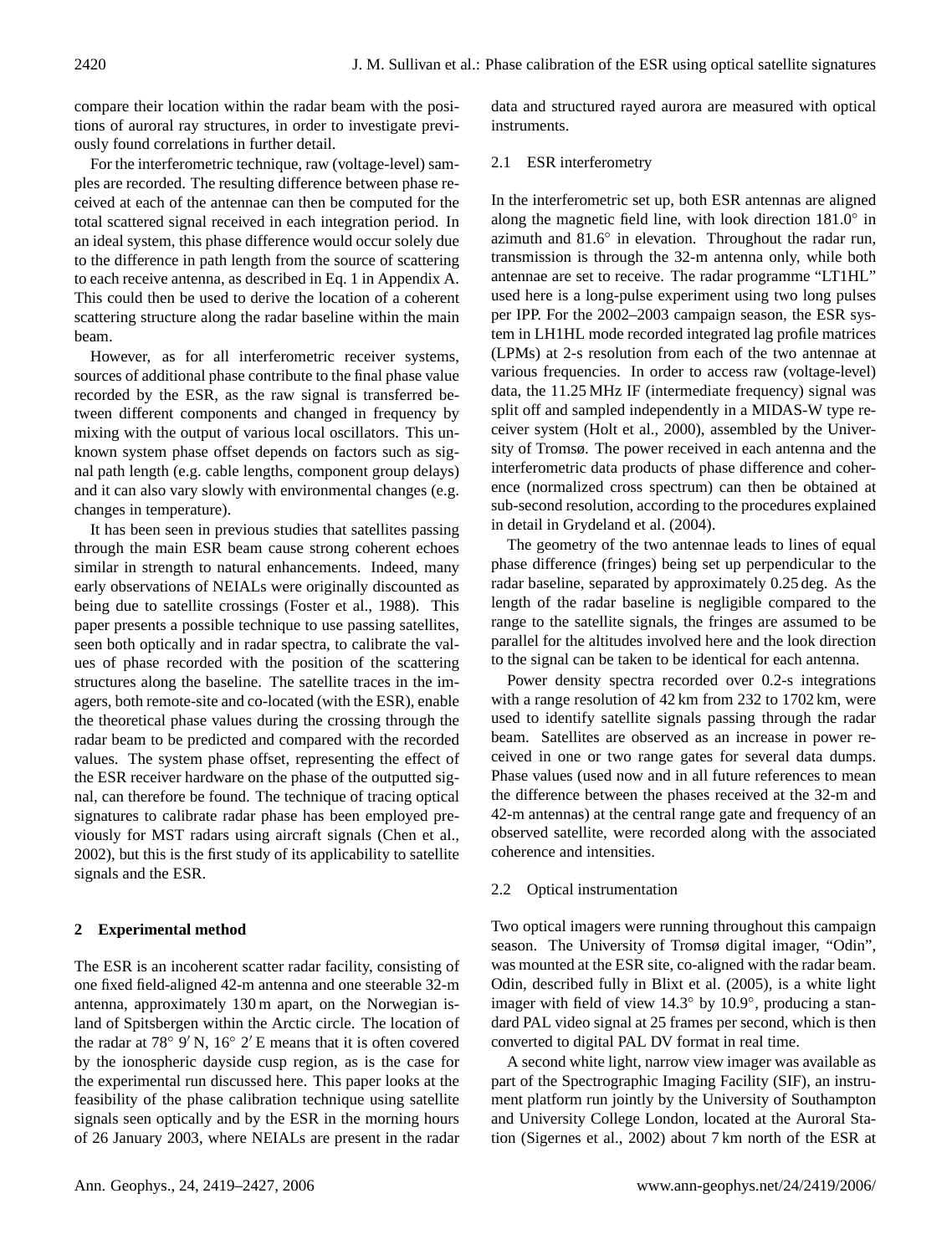78° 12′ N, 15° 50′ E. This imager, described in [Lanchester](#page-8-12) [et al.](#page-8-12) [\(2003\)](#page-8-12), has a field of view of  $16°$  by  $12°$  and also provides data at a resolution of 25 frames per second. Both imagers were fitted with a short-wavelength cut-off filter at 650 nm, eliminating the long-lived emissions from atomic oxygen.

The imager fields of view were located onto the plane of the sky using routines to fit positions of known stars from the Smithsonian Astrophysical Observatory star catalogue to their observed positions in each imager. Software was developed to trace the path of a satellite in the Odin field of view and convert this into the azimuth, elevation coordinate system. It was then possible to map satellite paths through the radar phase fringes and produce a series of theoretical phase values over time. In the first instance, a nominal baseline vector  $N$  was used. This was taken to be horizontal with a length of 132.5 m, as measured by 2-D survey between the footpoints of the two antennae. Suitable satellites for optical phase calibration are required to give a long-lived coherent signal, passing close to the centre of the radar beam and travelling at a low enough velocity that the aliasing effects of the phase variation at 0.2-s resolution are manageable.

The 7-km separation between the two narrow imagers used here means that for periods where Odin is completely obscured by cloud, the SIF camera f-o-v can be relatively clear with satellite signals visible throughout the period of observation. Part of this study is to investigate the feasibility of using SIF to confirm indirectly the track of a satellite though the radar beam. This will maximise the usable satellite passes in times of localised cloud, such as occurred during the event described here.

#### 2.3 Timing synchronisation

For the 2002–2003 campaign season, the Odin imager was fitted with a GPS time feed, whereas the SIF platform clock was running independently. In order to compare the use of both optical stations, the timing must be synchronised between them. This was done by tracking satellites moving in a direction almost perpendicular to the optical baseline, in both cameras. The optical coordinate system is defined by the angles  $\alpha$  and  $\phi$ , where  $\alpha$  is the angle between the optical baseline and the look direction to the satellite for each camera, and  $\phi$  is the angle between the plane containing optical baseline and magnetic zenith and the plane containing optical baseline and the satellite. Since the series of  $\phi$  coordinates for such a satellite pass should be identical seen from either camera, the time difference between matching  $\phi$  coordinates was used to synchronise the two image sequences.

In order to be sure that the satellites seen to be present in the radar spectra corresponded to those seen optically, time-corrected images from the two separated sites were also used to calculate an approximate range and altitude change per second by triangulation, to compare with range and frequency of observed signals in the radar.



<span id="page-2-0"></span>the plane containing the ESR interferometric baseline and the mag-<br>the plane containing the ESR interferometric baseline and the maging effects of the magnetic zenith direction, plane containing the optical baseline and magnetic zenith direction, From the optical baseline shows the meridian passing unough the magnetic zenith, the dotted arc shows the east-west line through the magnetic zenith, the s completely obset-west of radius  $0.8°$  marks the half power level of the radar period of obser-<br>and the darker black line shows the trace of the satellite from its the Eeasibility of position in each Odin frame  $\mathcal{L}$  the satellite satellite from its same in each Odin frame **Fig. 1.** Odin field of view; dash-dot line marks the cut of the sky by netic zenith direction, dashed line marks the cut of the sky by the dotted line shows the meridian passing through the magnetic zenith, beam, solid thin lines mark the location of the ESR phase fringes

#### **3 Results and analysis**

For this particular event, Odin is obscured by cloud soon into the observation period, leading to only one suitable satellite being found for this analysis. This passed through the radar sidelobes with closest approach to the main beam at 06:38:07 UT. Although this means that full phase calibration is unlikely to be possible for the times of observed NEIALs, this satellite can be used to demonstrate the phase calibration technique. It is shown traced onto the Odin field of view (720 by 576 pixels) in Fig. [1.](#page-2-0)

is the time of maximum power as predicted from the satel-<br>is the time of maximum power as predicted from the satel- $\frac{1}{2}$  seen optically scatter antenna pattern. It can be seen that the radar signal ed sites were also matches the optical path of the satellite well, although there The satellite was observed for 15.96 s in the Odin field of view, with an average angular velocity  $0.774 \deg s^{-1}$  and from the optical signature appears to be a large orbital object. Figure [2](#page-3-0) shows the recorded coherence and power in the 32-m and 42-m antennae, recorded for the satellite signal in the radar data. It can be seen that high coherences and intensities in both antennae are recorded for a prolonged period of around 5 s as the satellite passes. The vertical dotted line lite trace in the Odin optics, using a theoretical incoherent is an indication of an offset of about 0.25 s between the times of maximum power, mostly clearly seen in the 42-m antenna.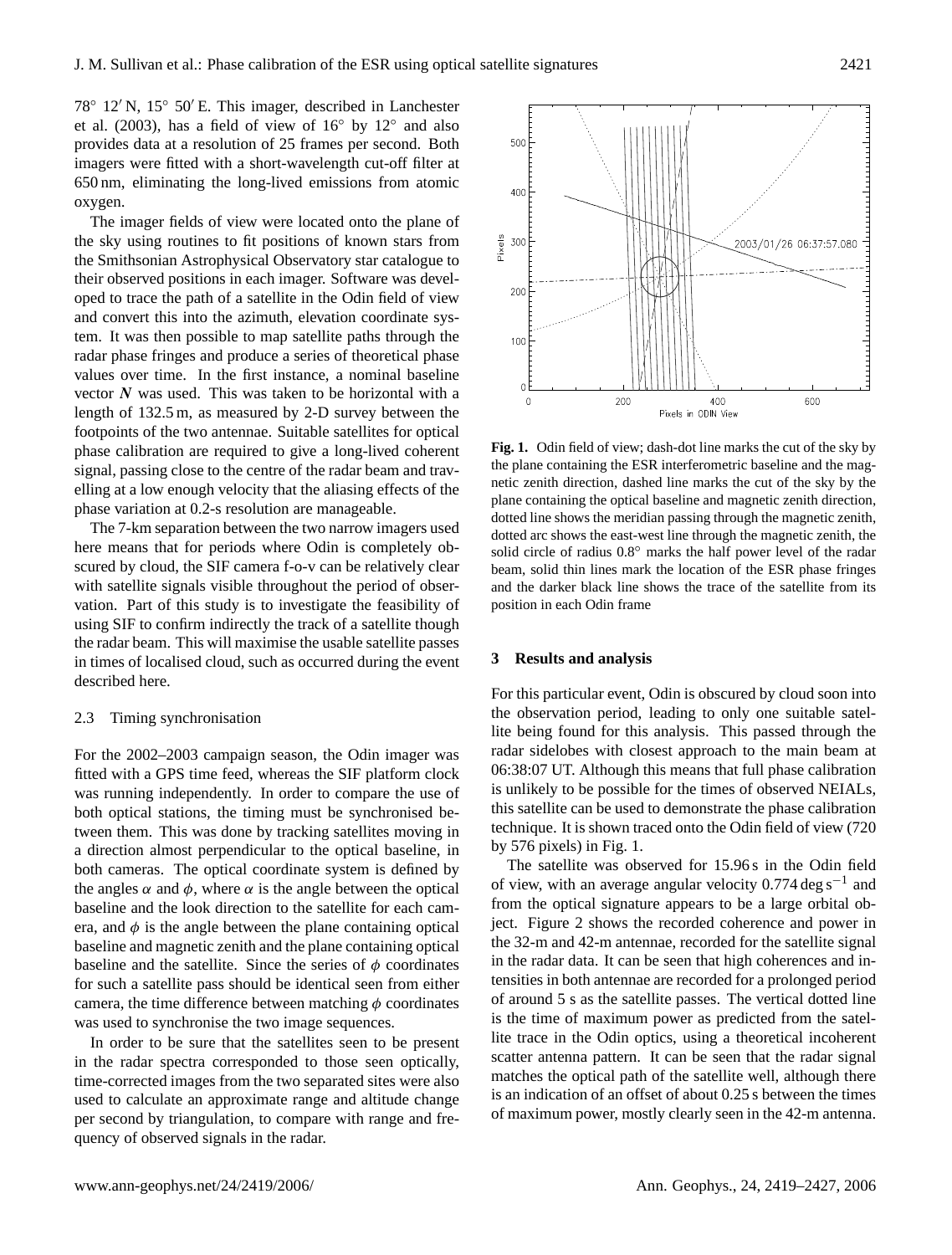

central range and frequency of the satellite echo in ESR spectra, monds mark the observed contral range and frequency of the satellite echo in ESR spectra, Observed power of satellite echo in the ESR 42-m antenna. The equivalent sate **Fig. 2.** Panels from top to bottom: **(a)** Observed coherence at **(b)** Observed power of satellite echo in the ESR 32-m antenna, **(c)**

<span id="page-3-0"></span>son, which will make a large contribution to the phase offset One possible explanation is that the ESR and Odin GPS time were not exactly synchronised for this campaign seabetween observed phase and optically predicted phase. The apparent time offset could also be related to the slight asymmetry present in the 42-m beam power plot. This asymmetry could be due to slight modification of the antenna pattern by the position of the sub-reflector used to adjust the 42-m fieldaligned look-direction, or due to a build-up of snow inside the dish. A satellite rapidly changing in altitude as it crosses the ESR beam could also result in an asymmetric power plot similar to that observed in the bottom panel of Fig. [2,](#page-3-0) although from the constant range of the radar echoes, this was not the case for the satellite pass used here. anten $\alpha$  below the chosen threshold of 1000 are not taken into a grey line and are not taken into account taken into account  $\alpha$ 

The top panel of Fig. [3](#page-3-1) shows the recorded phase values from the ESR spectra (which vary between  $-\pi$  and  $+\pi$ ), overlaid onto the theoretical phase values. The theoretical phase values were predicted from the optical satellite coordinates using the theory outlined in Appendix A and a nominal horizontal ESR interferometric baseline as described in Sect. 2.2. It can be seen that even at 0.2-s resolution the satellite is passing through the phase fringes so quickly that only around 2 data points per phase loop are recorded. It should be noted here that for the frequency of the radar (500 MHz), the wavelength is 60 cm and hence errors in the baseline of just a few centimeters will cause large errors in phase that will change as the angular coordinates of the satellite change.

The second panel of Fig. [3](#page-3-1) shows the best match that can be obtained between the observed and predicted phase if the baseline is varied about its nominal value, which introduces a phase drift of  $\delta_0$ . In this case, the observed and predicted values follow each other well for the majority of the satellite pass, and then deviate at the edges where the recorded coherence and the power falls off.



<span id="page-3-1"></span>ho in ESR spectra, monds mark the observed phase values taken directly from the ESR -m antenna. from the optical satellite trace at 0.04-s resolution and the crosses, from the optical solid line, mark the interpolated phase value on this predicted trace, taken at the same time as the radar measurement. R and Odin GPS The first panel shows raw ESR and optically predicted phase val-It call the share offset (by varying the baseline and the constant phase offset) between the  $\alpha$  the shows offset  $\frac{1}{2}$  central radar and optical points for which the power received by the constant phase. The constant points for which the power received by the  $\sigma$  and sign asym-<br>in black. Data points with an associated power in the 32-m antenna  $\frac{1}{2}$  arbitrary units, see Fig. 2), as shown in the 32 model power in the 32 model points with an arbitrary in the 32 model points with an arbitrary in the 32 model power in the 32 model power in the 32 model power in **Fig. 3.** Observed and optically predicted phase values. The diaspectra. The dotted line shows the predicted phase values as taken joined by the solid line, mark the interpolated phase value on this ues. The second panel shows the best match that can be obtained 32-m antenna exceeded 1000 (arbitrary units, see Fig. [2\)](#page-3-0), as shown below the chosen threshold of 1000 are joined by a grey line and are

To obtain this best match, the optical predictions were corrected in two ways. First, the rate of change of phase was adjusted, thereby effectively varying the baseline, to give the lowest mean square difference between observed and predicted phase values. In reality the radar baseline is not perfectly horizontal, with the antennae being situated on uneven ground and having collecting feeds at different heights. To replicate exactly the observed rate of phase change, the baseline length used should be the distance between the actual focusing points of the antennae, which is not directly measurable by survey. Secondly, the optical predictions were shifted by a certain constant phase, which represents the best estimate of phase offset due to the ESR receiver system and timing synchronisation errors between ESR and Odin for this campaign. This was found again by minimising the mean square difference between observed and predicted phases.

The top panel in Fig. [4](#page-4-0) shows the mean square difference between observed phase and predicted phase, against phase offset, once the predicted phase has been adjusted for the best rate of phase change found. A clear minimum in the mean square difference can be seen corresponding to an ESR system phase offset of just over 0.1 rads. The second panel of Fig. [4](#page-4-0) shows a Chi-square null hypothesis test on this data, with  $\Delta \phi$  representing the range of values within the 95% confidence level. This range can be treated as the uncertainty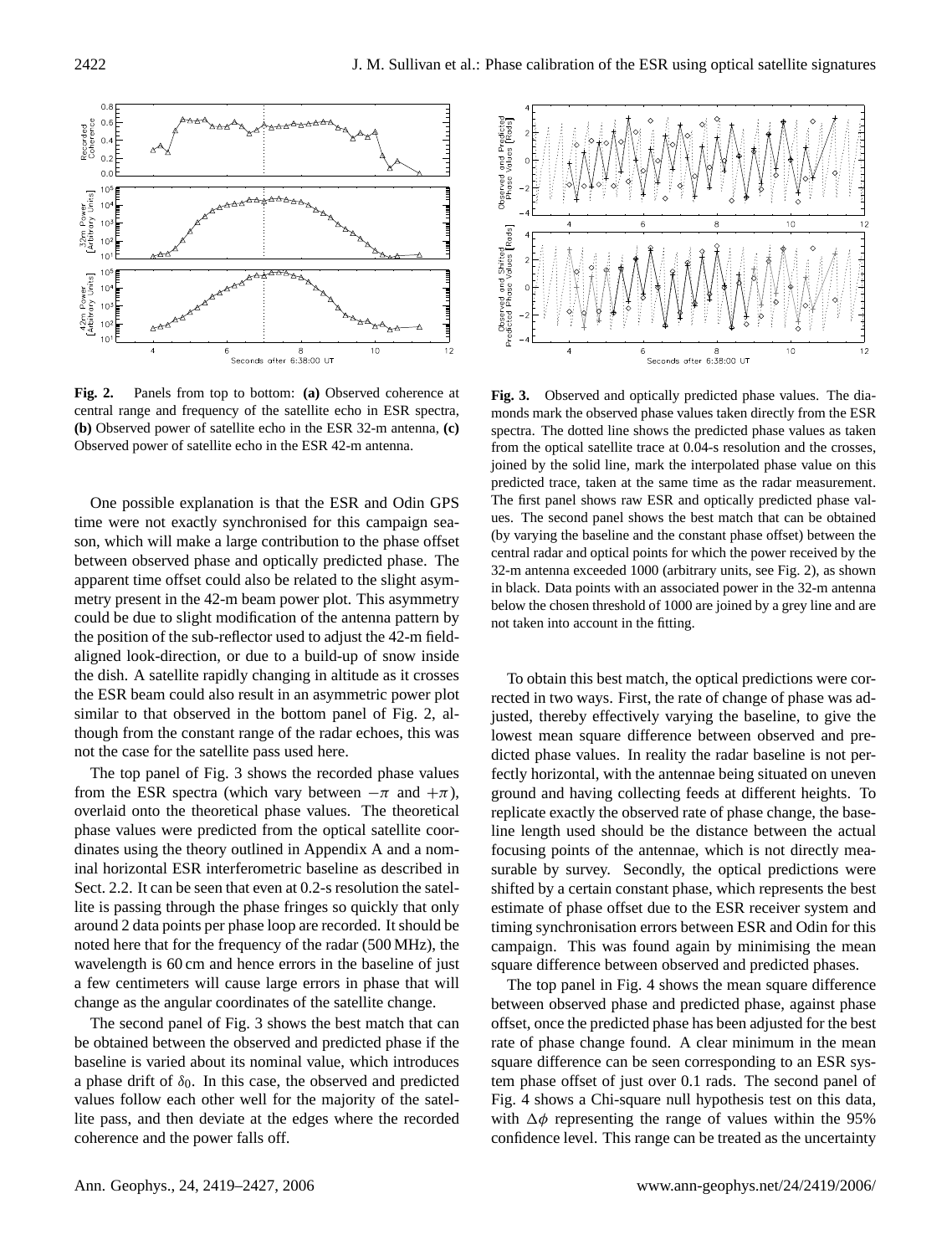

served and optically-predicted phase values, as a function of phase  $\delta$ , to the optically predicted phase values. cance of the phase offset relative to the best offset found,  $\phi_0$ :  $\Delta \phi$  is predicted phase with  $\frac{1}{2}$  and phase of the phase of the best of the best of the confidence of the confidence interval in  $\varphi_0$  for the  $\varphi$ **Fig. 4.** Top panel: Plot of mean square difference between oboffset added to the predicted phase. Bottom panel: Plot of signifithe confidence interval in  $\phi_0$  for the 95% level.

<span id="page-4-0"></span>in the best phase offset found. It can be seen that for only one satellite pass the final error on the phase offset is very large at  $\pm$  0.4 rads. To reduce this to a usable accuracy more satellite  $\frac{1}{2}$  is the used for the use of this analysis. passes are needed that give extended periods of consistent recorded phase values (see Appendix A).

Figure [5](#page-4-1) shows how the best rate of phase change, used to produce Fig. [4,](#page-4-0) was determined. Applied phase drift is here taken to mean the extra phase change added to the rate calculated using the nominal baseline. The effect of varying the applied phase drift is shown for the best phase offset found, the mean square difference between predicted and observed for all data points at best phase offset, and the width of the 95% confidence level for this offset. A drift of an extra  $0.5$  rads s<sup>-1</sup>, resulting in the lowest mean square difference at best phase offset, was used to produce the plots shown previously in Fig. [4.](#page-4-0) It can be seen that despite a clear minimum being evident, the best phase drift found with this limited number of data points during a single satellite pass, is not statistically significant at the 84% (1 sigma) confidence level.

Even with adjustment of the optically predicted data for  $\sigma$  of that data point, (**b**) deviation from observations, with the minimum of the mean square difference curve never reaching zero, especially ev-<br>ident of the advance of the establishment. Figure 6 shows the solutily defined throw square difference at best  $\delta_0$  and  $\phi_0$  for each phase data point The consistent f nagainst its corresponding antenna intensities and coherence the best phase drift and best phase offset, there is still some ident at the edges of the satellite pass. Figure [6](#page-4-2) shows the value. It can be seen that at low intensities and low coherences below a certain threshold, the phase values recorded are not consistent with the best-fit predictions and are unreliable for use in phase calibration. Power recorded is shown to be a better measure of the quality of the data and its use for phase calibration than recorded coherence, which has a less



function of phase  $\delta$ , to the optically predicted phase values on **(a)** The phase offset t found,  $\phi_0$ :  $\Delta \phi$  is predicted phase with this offset **(c)** The width of the 95% confidence interval around the best phase offset found, and d) the Chi-square  $\frac{1}{2}$ values with an associated power in the 32-m antenna of over a chothat for only one sen threshold of 1000 [Arbitrary units] were used for this analysis. **Fig. 5.** From top to bottom : The effect of applied phase drift, found **(b)** the mean square difference between observed phase and significance of the best applied phase drift found,  $\delta_0$ . Only phase

<span id="page-4-1"></span>

**Fig. 2.** For each data point, as a function of **(a)** recorded coherence **Figure 4.** Superved and best-match predicted phase value (i.e. adjusted for the best phase drift and phase drift and phase predicted data for of that data point, **(b)** recorded power in the 32-m antenna for that there is still some data point and (c) associated recorded power in the 42-m antenna. **Fig. 6.** Square difference between observed and best-match pre-

<span id="page-4-2"></span>clearly defined threshold.

The consistent fit of radar phases to optical data relies on having high enough signal power in both the 32-m and 42-m dishes. If the signal level in either one of the receivers drops below a certain level relative to the noise, the resulting phase values will no longer be reliable. As shown in Fig. [2,](#page-3-0) the received power in the 42-m antenna is around 4 times that in the 32-m antenna, for the central section of the satellite pass. Hence, at the threshold level where the consistent fit starts to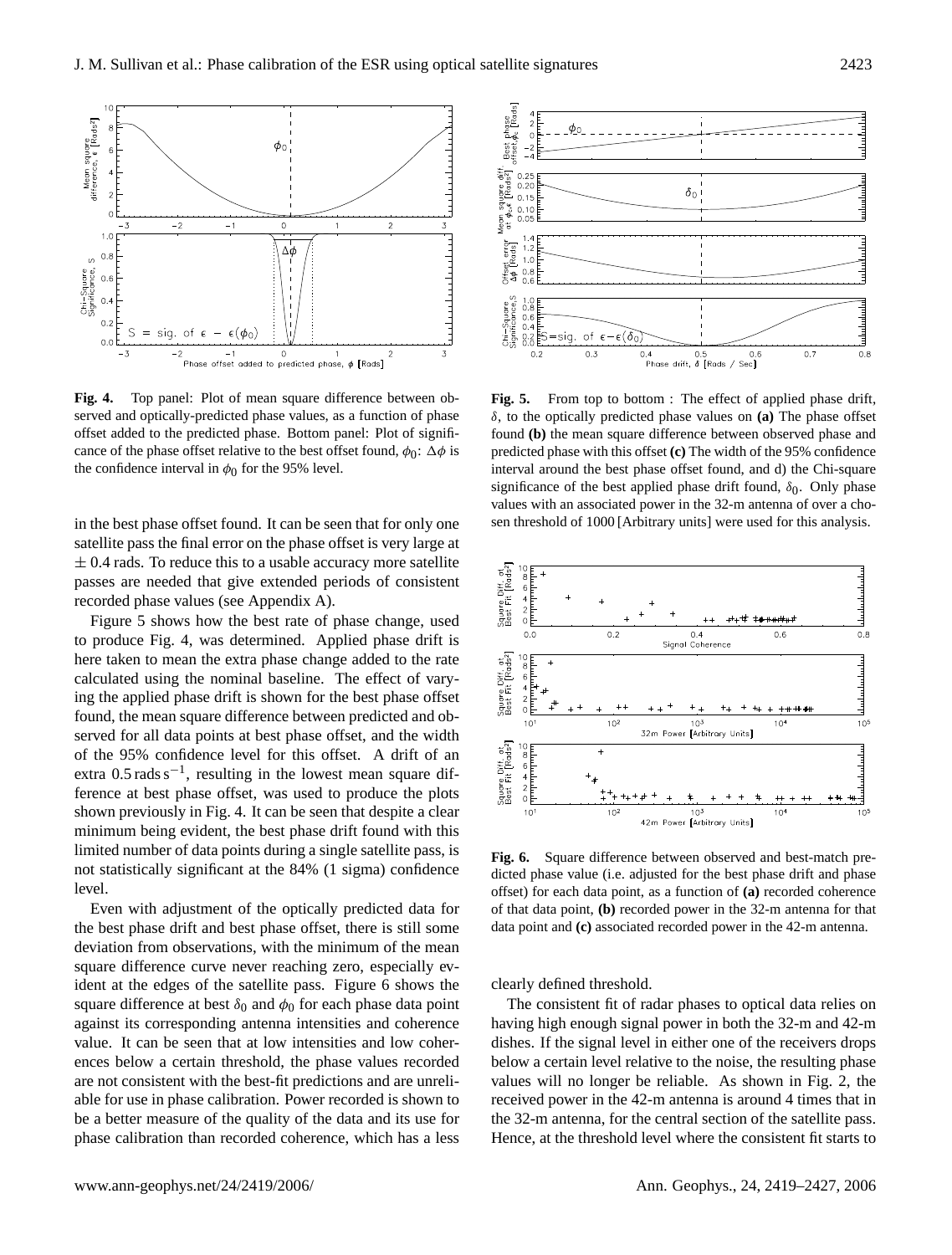

Figure 2. Phase drift and Figure 32-m antenna of 100 [Arbitrary units]<br>Can stations uning **Fig. 7.** Phase drift analysis as described in Fig. 5, but with a lower

<span id="page-5-0"></span>

satellite position as traced from the remote camera on the SIF plat-<br>This paper has d **Fig. 8.** Phase offset analysis as described in Fig. [4](#page-4-0) but using the form.

<span id="page-5-1"></span>fail, we would expect the 42-m power to be roughly 4 times the 32-m power. This is consistent with the results shown in the bottom two panels of Fig. [6.](#page-4-2) In order to obtain consistent phase values, a good estimate for the threshold power required in the 32-m antenna is seen to be 100 [Arbitrary units], i.e. lower than the more restrictive power threshold of 1000 [Arbitrary units] that was used earlier in determination of the calibration values.

Figure [7](#page-5-0) shows the same analysis as shown in Fig. [5,](#page-4-1) but with the lower power threshold employed to allow the use of more data points. It can be seen that this increased number of samples results in a statistically significant best phase drift at the 84% (1 sigma) level. Allowing the use of more data points at lower intensities results in a slightly different best drift rate, but both values lie within the 84% interval shown.

Figure [8](#page-5-1) shows the corresponding analysis for the satellite signal traced in the SIF imager. This is used to assess the feasibility of using a remote site camera for satellite tracking if a radar co-aligned imager is unavailable or obscured by localized cloud. The drift required for the best match was found to be the same  $\delta_0$ =0.5 rads s<sup>-1</sup> as was found using the trace of the satellite directly in Odin, with the original threshold 32-m power of 1000 [Arbitrary units]. This corroborates the interpretation that this drift is due to errors in the defined radar baseline and not errors in the optics. It can be seen that the best phase offset found when using the drift adjusted SIF trace is 0.5 rads lower than the corresponding analysis. Taking into account the velocity at which the satellite is seen to cross the phase fringes in the radar, this corresponds to a timing error of 0.03 s between SIF and Odin. As the bi-static satellite tracking technique used to synchronise the two optical stations timing has an associated error of  $\pm 0.02$  s, this is consistent within the bounds of error.

## **4 Conclusions**

This paper presents an interferometry phase calibration technique, used for the first time at the ESR, and shows some initial results of its application. We have shown that it is possible to recreate observed phase values of a satellite passing through the ESR main dual-beam, using phase values predicted from optical satellite traces. In order to achieve a series of predicted phase values following recorded observations to the highest degree, it is necessary to apply:

[1] a phase offset representing phase added due to components in the ESR receiver system and due to timing synchronisation errors between ESR and Odin

[2] an added rate of phase change, arising due to inaccuracies in how the interferometric baseline is measured.

This paper has demonstrated a technique, using the results obtained for one satellite pass, to quantify these effects on the recorded phase values produced by the ESR. In order to calibrate recorded phase values with the position of coherent signals along the baseline, many satellite passes exhibiting high received coherences and power at the radar for several seconds will be needed, in order to obtain phase offset and drift values to usable accuracies.

It has also been shown that it is possible to use optical satellite traces from a remote-site camera to perform phase calibration, if the ESR co-aligned imager is obscured by localised cloud, to within the accuracy of the current technique. Images from the narrow view imager located at the Auroral Station as part of the Spectrographic Imaging Facility, can therefore be used to extend the database of satellites available for this technique in future campaigns.

For in horizontal distance of approximately 400 m at 300-km For the satellite pass observed here, using the higher power cut-off, a phase offset of 0.1 rads to within a statistical accuracy of 0.4 rads has been shown, corresponding to an er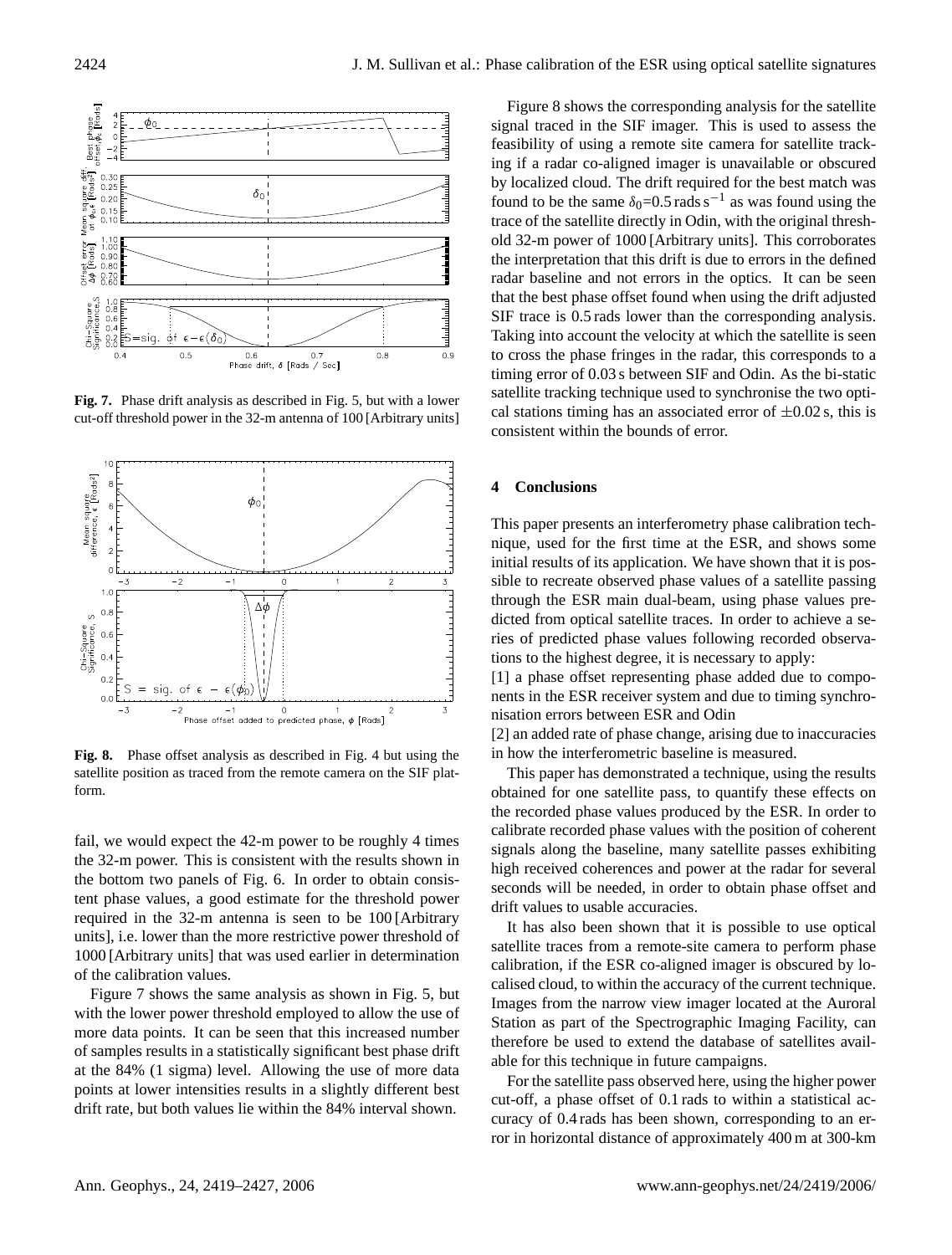altitude. With, for example, a collection of  $n=16$  such satellite passes with similar number of consistent recorded phase values, future work should allow this error to be reduced by  $n^{\frac{1}{2}}$ , i.e. to within 0.1 rads and to within 100 m horizontally at 300-km altitude.

In using radar signal phases, it is important to consider whether ionospheric scintillation may have a significant effect on the observed phase of a satellite echo, and hence introduce a source of error into the calibration procedure described here. The interferometry technique is only sensitive to differences in phase at the two antennae, so to have a significant effect would require ionospheric density irregularities, as described in [Tereshchenko et al.](#page-8-13) [\(1998\)](#page-8-13), with a fieldperpendicular wavelength less than the beam separation at the height of the peak effect on the phase path. For a simple order of magnitude calculation we assume this to be at the Fregion peak, at an altitude of 300 km. From similar triangles, and for the height of the satellite detected here (determined from the range of the echoes to be 500 km), we find that irregularities of wavelength less than  $d(500-300)/500 \approx 50$  m are needed to induce a significant phase path difference to the two antenna (where the antenna separation  $d \approx 130$  m). If we assume that the irregularities are moving with a typical F-region convection speed of 1 kms−<sup>1</sup> , these will give phase path differences that vary with periods of 0.05 s.

Each interferometric data point, integrated over 0.2 s, therefore covers at least 4 such irregularity cycles. This is not enough to average out the variations and implies a possible source of phase error due to scintillation in each data point. However our method relies on minimising the difference for the time series as a whole, rather than fitting each observed phase value individually to its optically predicted counterpart. If we use the power threshold of 100 [Arbitrary units] in the 32-m dish, as employed for Fig. [7,](#page-5-0) we obtain a time series used for the fitting of approximately 5 s in length. This therefore covers more than 100 effective scintillation cycles. The resulting phase differences will average out and have negligible effect on the overall fit.

One possible method of quantifying the relative contributions of phase difference errors for each radar data point due to ionospheric scintillation and the interferometry phase measurement processing, would be to feed a calibration signal into the ESR system at the local oscillator stage. The resulting phase measurement errors would then be caused by the interferometry processing technique alone. Whilst the introduction of a known signal would be a means of calibrating one part of the phase processing system, i.e. from the local oscillator stage to the phase interferometric data product, the use of satellites described in the present paper allows us to perform an "end to end" calibration of the entire radar interferometry system. With the high frequency of satellite passes over Svalbard, this technique also provides a means of routinely calibrating the phase for any interferometric data run during clear skies, without the need for extra calibration radar time or equipment setup.

The ESR frequency of 500 MHz means that a phase difference of  $2\pi$  corresponds to a wavelength of just 60 cm, and knowledge of the baseline to within this accuracy is essential for reliable phase calibration. Work is now ongoing to apply this technique to a large set of satellite passes observed both in ESR interferometric data and in the Odin and SIF fields of view. This will enable us to see whether an effective phase calibration can be obtained, in order to build up a selfconsistent map of the phase fringes throughout an ESR interferometry run. Appendix A presents a proposed method to obtain the true interferometric baseline in three dimensions, using a number of satellite passes at a range of orientations.

## **Appendix A**

## **Method for accurate estimation of interferometer baseline**

The wavelength of the radar signal  $\lambda$  is 0.6 m and thus to measure phase difference accurately requires the interferometer baseline, between the foci of the two antennae, to be known to resolutions smaller than this (in three dimensions). Rather than trying to make this measurement directly, we here describe a technique that allows us to use the satellite measurements. To make a first fit, we use a nominal baseline vector,  $N$ , which is not to the above accuracy (and is assumed to be horizontal, which is not valid because the antennae foci are at slightly different heights) and then correct to the true baseline  $\bm{B}$  (the vector difference between  $\bm{N}$  and  $\bf{B}$  being  $\bf{b}$ ). This geometry is shown in Fig. [A1.](#page-2-0) Described here is a method by which  $\boldsymbol{b}$  will be determined by future observations.

The nominal phase path difference, calculated using the nominal (assumed horizontal) baseline  $N$  is:

$$
P_N = N\cos\theta = N.\mathbf{s} \,. \tag{A1}
$$

Similarly the real phase path difference is:

$$
P = B \cdot s = (N + b) \cdot s = N \cdot s + b \cdot s = P_N + b \cdot s \,, \tag{A2}
$$

where s is a unit vector pointing towards the satellite. The rate of change of the observed phase is therefore:

$$
\frac{d\phi}{dt} = \left(\frac{2\pi}{\lambda}\right)\frac{dP}{dt} = \left(\frac{2\pi}{\lambda}\right)\frac{dP_N}{dt} + \left(\frac{2\pi}{\lambda}\right)\frac{d(b.s)}{dt}.
$$
 (A3)

The first term on the right hand side of Eq. (A3) is the rate of change of phase predicted using the nominal baseline and the second term is the "drift" correction  $(\delta_0)$  required because the true baseline differs from the nominal one.

$$
\delta_0 = \left(\frac{2\pi}{\lambda}\right) \frac{d(\boldsymbol{b}.\boldsymbol{s})}{dt} \n= \left(\frac{2\pi}{\lambda}\right) \left(b_x \frac{ds_x}{dt} + b_y \frac{ds_y}{dt} + b_z \frac{ds_z}{dt}\right),
$$
\n(A4)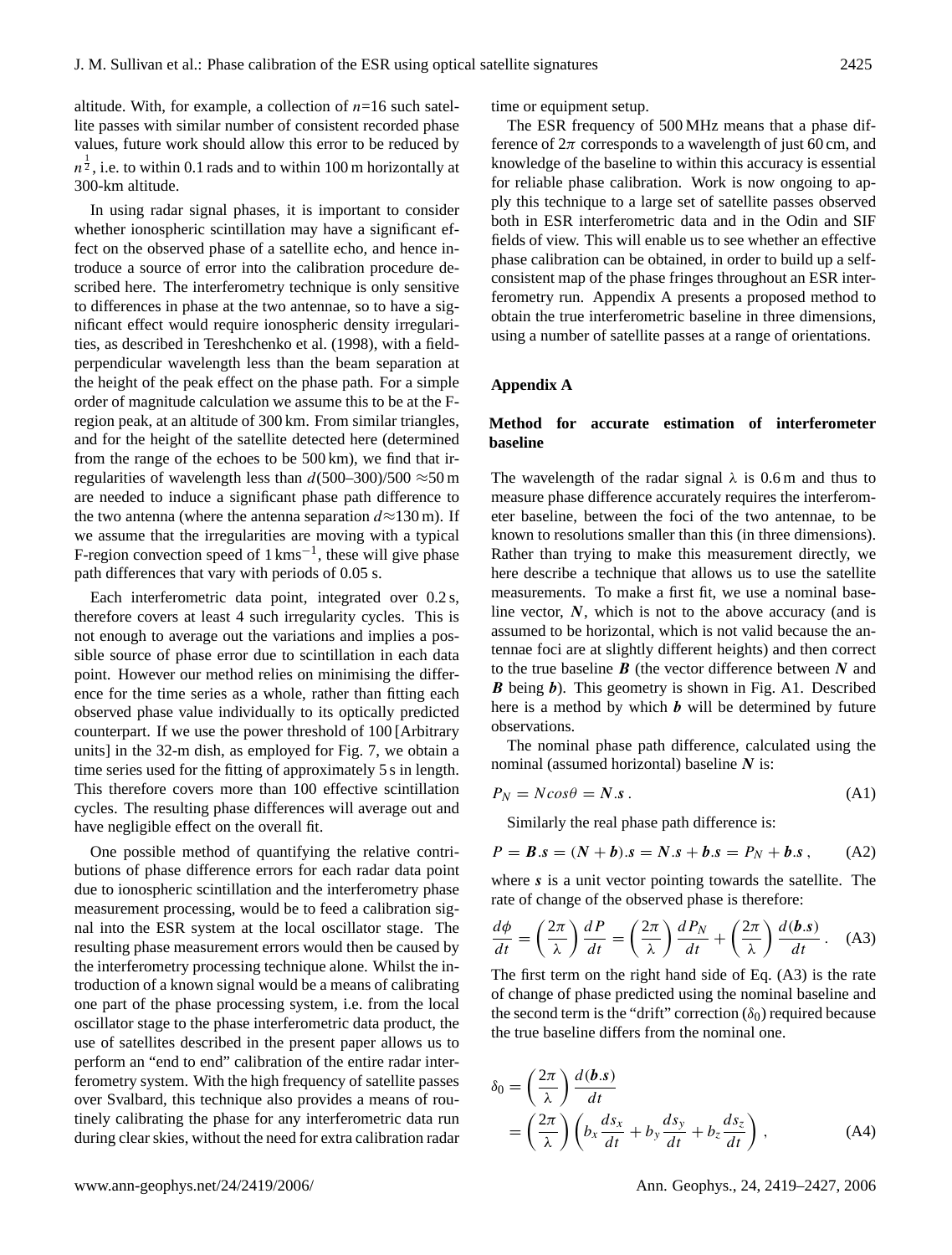

Fig. A1. Geometry of observations. N is the nominal (horizontal) baseline between the foci of the 42-m and 32-m antennae,  $\boldsymbol{B}$  is the true baseline and  $\boldsymbol{b}$  is the vector difference between the two.  $\boldsymbol{s}$  is a unit vector pointing at the satellite. The true phase path difference is  $P$ , but that calculated assuming the nominal baseline is  $P_N$ .

where the three components of the unit vector s obey  $s_x^2 + s_y^2 + s_z^2 = 1$ , so:

$$
s_x \frac{ds_x}{dt} + s_y \frac{ds_y}{dt} + s_z \frac{ds_z}{dt} = 0.
$$
 (A5)

From Eqns. (A5) and (A4):

$$
\delta_0 = \left(\frac{2\pi}{\lambda}\right) \left(b_x - b_z \frac{s_x}{s_z}\right) \frac{ds_x}{dt} + \left(b_y - b_z \frac{s_y}{s_z}\right) \frac{ds_y}{dt} \,. \tag{A6}
$$

Let us define the z-direction of the coordinate system to be in the field aligned direction and because all measurements are taken with the satellite within about 5◦ of this direction  $s_z \approx 1$  and  $s_x \approx s_y \approx 0$ . Thus we can approximate Eq. (A6) to:

$$
\delta_0 = \left(\frac{2\pi}{\lambda}\right)(b_x \frac{ds_x}{dt} + b_y \frac{ds_y}{dt})\,. \tag{A7}
$$

Thus to calculate  $\delta_0$  we require knowledge of  $b_x$  and  $b_y$  and the satellite pass orientation and speed. If we select satellite passes that move through the centre of the beam, we can define the x-direction to be that of the satellite pass, so  $\frac{ds_y}{ds_x}$  $\frac{d^{i}y}{dt} = 0,$ and Eq. (A7) reduces to:

$$
b_x = \frac{(\lambda \delta_0)}{2\pi(\frac{ds_x}{dt})}
$$
(A8)

from which the component of the correction vector  $\boldsymbol{b}$ , in the direction of satellite motion, can be calculated from the best fit drift  $\delta_0$ , given that  $\frac{ds_x}{dt}$  $\frac{d\sigma}{dt}$  is known. Using several passes of different orientations,  $\ddot{b}$  will be estimated.

To assess the accuracy of using this method, the fractional error  $\varepsilon_x$  in the component  $b_x$  is:

$$
\varepsilon_x = \left(\varepsilon_\delta{}^2 + \varepsilon_s{}^2\right)^{\frac{1}{2}},\tag{A9}
$$

Ann. Geophys., 24, 2419[–2427,](#page-0-0) 2006 www.ann-geophys.net/24/2419/2006/

where  $\varepsilon_{\delta}$  is the fractional error in the determination of  $\delta_0$  and  $\varepsilon_s$  is the fractional error in  $\frac{ds_x}{dt}$  $\frac{d\mathbf{x}}{dt}$ . If the (small) angle between the z-axis and s is  $\theta$ ,  $s_x = \sin \theta$  and thus:

$$
\frac{ds_x}{dt} = \cos\theta \frac{d\theta}{dt} \approx \frac{d\theta}{dt}.
$$
 (A10)

Thus the fractional error in  $\frac{ds_x}{dt}$  $\frac{ds_x}{dt}$  is the same as that in  $\frac{d\theta}{dt}$  $\frac{d}{dt}$ . Using the example presented in this paper, the satellite moves across the Odin field of view through an angle  $\eta$  of 12.35°, and the uncertainty in this angle  $\varepsilon_n$  is one camera pixel width  $(\pm 0.02^{\circ})$ . It moves across this angle in 15.96 s at an average angular speed of  $\frac{d\eta}{dt}$  $\frac{du}{dt}$ =0.774 ± 0.001 deg s<sup>-1</sup>. Thus the fractional error in the angular speed of the satellite is 0.16%. The angle  $\eta$  in this case is not quite the same as  $\theta$  because the satellite did not pass through the centre of the beam. Nevertheless,  $\eta$  and  $\theta$  are sufficiently similar that we can use the fractional uncertainty in  $\eta$  as a typical of that in  $\theta$  also (in fact because  $\varepsilon_{\delta} \gg \varepsilon_{s}$ , the difference between  $\eta$  and  $\theta$  is of no significance in this context). Hence we adopt  $\varepsilon_s$ =0.0016.

The error  $\varepsilon_{\delta}$  can be estimated from Fig. [7,](#page-5-0) which shows that best-fit drift  $\delta_0$ =0.625 rad s<sup>−1</sup> with an uncertainty at the 1 sigma level (84%) of between 0.46 and 0.82, giving an average uncertainty of  $\pm 0.18$ , i.e. a fractional uncertainty of 0.29. From Eq. (A9),  $\varepsilon_s$  is clearly negligible and  $\varepsilon_x = \varepsilon_{\delta} = 0.29$ .

To estimate the absolute magnitude of this uncertainty, we note that Eq. (A8) gives  $b_x$  of 4.42 m (although note that this satellite pass does not go through the centre of the beam and so Eq. (A8) is only approximately valid in this case), and thus a fractional error of  $\varepsilon_x$ =0.29 corresponds to an uncertainty of  $1.27$  m=2.12 λ.

If the measurement is repeated for another pass in the same direction, the estimate and its uncertainty would be independent of the first measurement. Thus, with a set of, for example,  $n=16$  such passes, the uncertainty in  $b<sub>x</sub>$  could be reduced by  $n^{\frac{1}{2}}$  to 0.53  $\lambda$ .

*Acknowledgements.* With thanks to the January 2003 Interferometry Campaign Team from the University of Tromsø. EISCAT is an International Association supported by Finland (SA), France (CNRS), Germany (MPG), Japan (NIPR), Norway (NFR), Sweden (VR) and the United Kingdom (PPARC).

Topical Editor M. Pinnock thanks two referees for their help in evaluating this paper.

## **References**

<span id="page-7-0"></span>Blixt, E. M., Grydeland, T., Ivchenko, N., Hagfors, T., La Hoz, C., Lanchester, B. S., Løvhaug, U. P., and Trondsen, T. S.: Dynamic rayed aurora and enhanced ion-acoustic radar echoes, Ann. Geophys., 23, 3–11, 2005,

[http://www.ann-geophys.net/23/3/2005/.](http://www.ann-geophys.net/23/3/2005/)